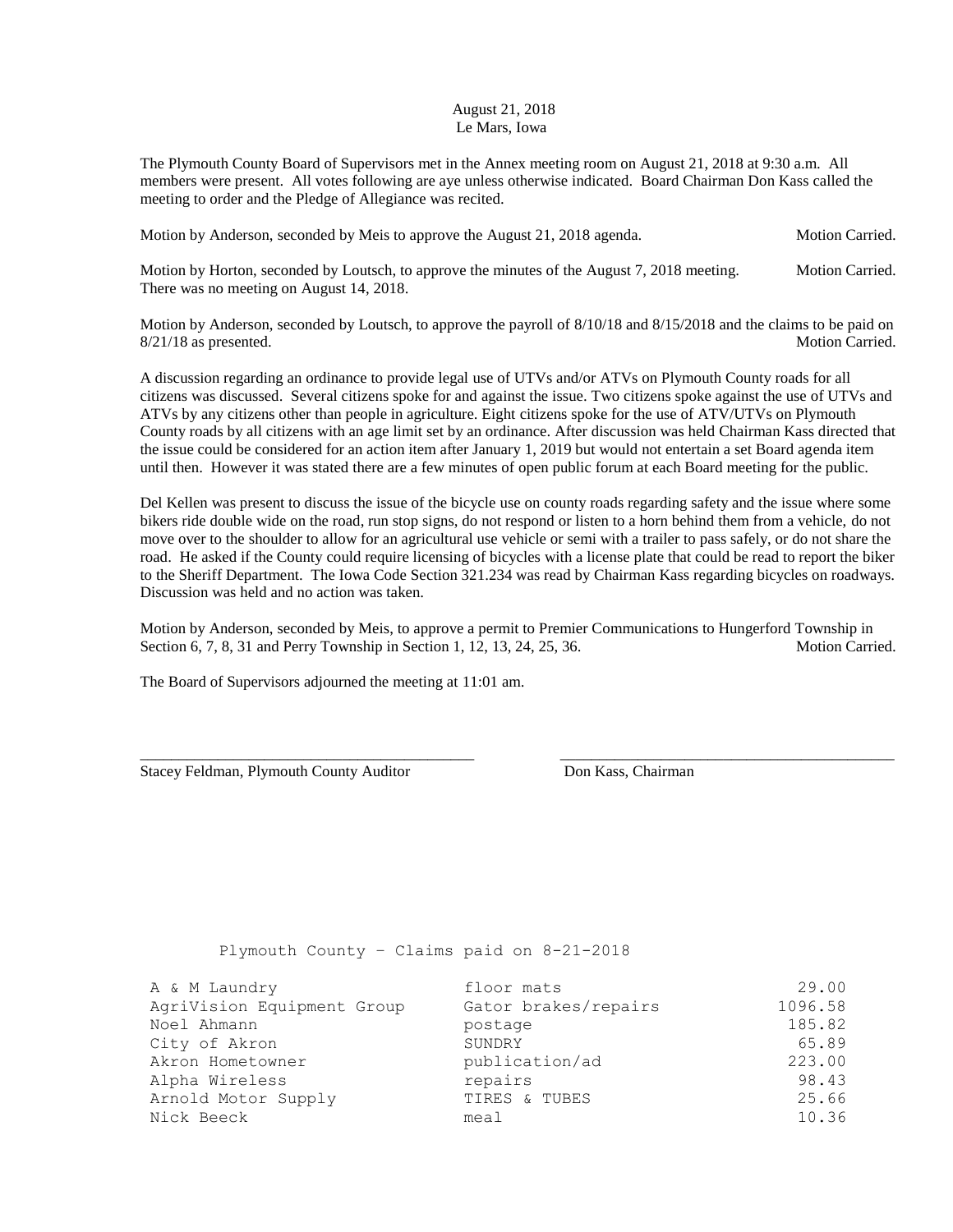| Bekins Fire & Safety         | SAFETY                     | 63.45    |
|------------------------------|----------------------------|----------|
| Lonnie Bohlke                | cell phone allowance       | 60.00    |
| Bomgaars                     | grease fittings            | 592.17   |
| Boulder Company              | WELDING SUPPLIES           | 223.60   |
| City of Brunsville           | SUNDRY                     | 52.20    |
| Carroll Construction Supply  | PARTS                      | 101.65   |
| Casey's General              | fuel                       | 5771.14  |
| Central Valley Ag Coop       | spray chemical             | 151.35   |
| Clay Rural Water System      | antenna rent               | 100.00   |
| Dan Clement                  | parking lot painting       | 475.00   |
| Contech Engineered Solutions | CORRUGATED METAL PIPE      | 46809.20 |
| Culligan Water               | water cooler               | 18.27    |
| CWD                          | kitchen supplies           | 1996.12  |
| The Dailey Stop              | fuel                       | 25.64    |
| Dakota Riggers & Tools       | CHAINS & CABLES            | 303.56   |
| Dean Foods                   | kitchen supplies           | 155.86   |
| Dell Marketing               | SHOP TOOLS                 | 1790.83  |
| Victoria DeVos               | cell phone/supplies        | 168.32   |
| Dirt Road Design             | NW IA Outdoors Ad          | 150.00   |
| Dixon Construction           | construction project       | 86293.14 |
| Diana Dowhower               | fair booth supplies        | 175.22   |
| Electronic Engineering       | radio/light equip, install | 1525.13  |
| Fareway Grocery              | kitchen supplies           | 186.39   |
| Farmers Coop-Craig           | fuel                       | 971.24   |
| Fastenal                     | supplies                   | 167.64   |
| Stacey Feldman               | misc. reimbursements       | 483.94   |
| Floyd Valley Hospital        | medical expenses           | 1944.53  |
| Frericks Repair              | TIRES & TUBES              | 3003.31  |
| Frontier                     | phone                      | 2537.58  |
| LeMars Truck Stop            | qas                        | 5.88     |
| GCC Alliance Concrete        | PIPE CULVERTS              | 520.44   |
| Govconnection                | toner                      | 104.62   |
| Graves Construction          | construction project       | 62490.07 |
| Hardware Hank                | batteries                  | 4.99     |
| Jamie Hauser                 | mileage                    | 226.72   |
| HGM Associates               | OUTSIDE ENGINEERING        | 853.46   |
| Highland Materials           | black dirt                 | 374.60   |
| City of Hinton               | SUNDRY                     | 114.15   |
| H.T.C. Incorporated          | PARTS                      | 2147.39  |
| Hydraulic Sales & Service    | PARTS                      | 3308.39  |
| Info Dog Security            | courthouse shredding       | 343.00   |
| Inland Truck Parts           | PARTS                      | 2210.61  |
| Insight Public Sector        | email service              | 2467.04  |
| Iowa Plains Signing          | PAVEMENT MARKINGS          | 290.06   |
| Iowa Secretary of State      | notary renewal             | 30.00    |
| Iowa State University        | Russ Hobson                | 170.00   |
| ISAC                         | ISAC conference            | 210.00   |
| I-State Truck Center         | FILTERS                    | 147.30   |
| Jack's Uniforms              | vehicle equipment          | 1373.94  |
| Jensen Motors                | repairs                    | 225.73   |
| J. J. Keller                 | SAFETY                     | 41.86    |
| Jones County Sheriff         | service                    | 33.50    |
| J-W Tank Line                | fuel                       | 980.92   |
| Kellen Excavation            | GRANULAR                   | 3244.79  |
| Trish Kunkel                 | cleaning services          | 1710.00  |
|                              |                            |          |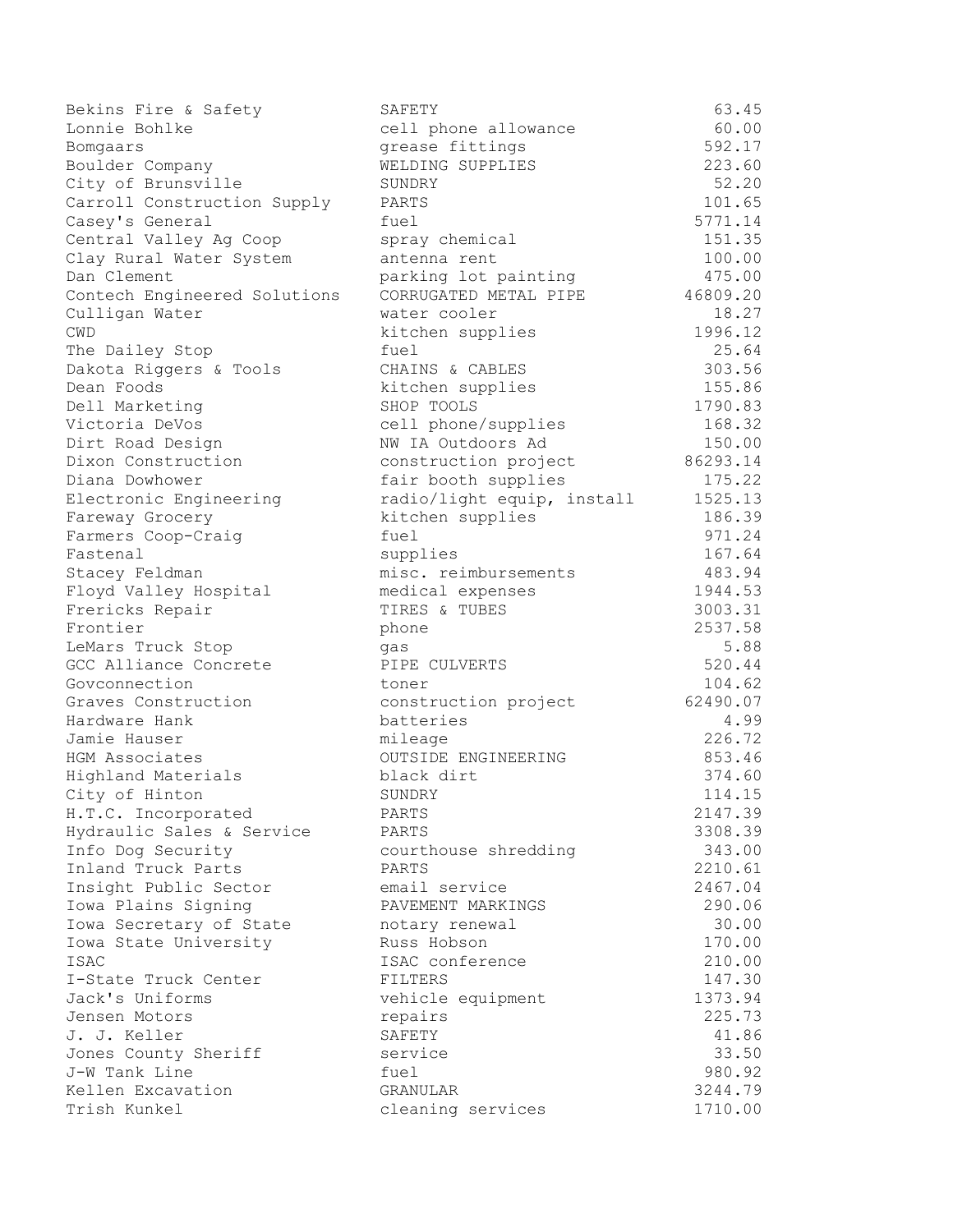| Lampert Lumber                    | LUMBER                              | 204.96    |
|-----------------------------------|-------------------------------------|-----------|
| IA LEIN                           | LEIN conference                     | 200.00    |
| City of Le Mars                   | utilities                           | 990.68    |
| Le Mars Agri Center               | turf seed                           | 210.00    |
| LeMars Daily Sentinel             | civil service testing notice        | 431.87    |
| Aaron Leusink                     | clothing reimb                      | 83.77     |
| L.G. Everist Inc.                 | crushed concrete                    | 293.01    |
| Tom Loutsch                       | Borrow-Work Area-Misc.              | 180.00    |
| Kevin Loutsch                     | Borrow-Work Area-Misc.              | 180.00    |
| MD Products                       | PARTS                               | 896.29    |
| Menards                           | erosion blanket                     | 723.88    |
| City of Merrill                   | SUNDRY                              | 147.92    |
| Metal Culverts Inc                | CORRUGATED METAL PIPE               | 10151.00  |
| Mid Country Machinery             | PARTS                               | 723.69    |
| MidAmerican Energy                | utilities                           | 3606.79   |
| Midwest Honda Suzuki              | gear box repairs                    | 508.61    |
| Mike's Inc                        | fuel                                | 3323.27   |
| Sharon Nieman                     | cell phone/mileage/supplies         | 160.73    |
| Northern Lights Foodservice       | kitchen supplies                    | 1076.61   |
| O'Brien County Sheriff            | service                             | 36.00     |
| O.C. Sanitation                   | garbage pickup                      | 345.00    |
| Shawn Olson                       | equipment reimb                     | 241.46    |
| One Office Solutions              | staples                             | 604.47    |
| City of Oyens                     | SUNDRY                              | 42.00     |
| Peterson Contractors              | construction project                | 94453.36  |
| Ply Co Sheriff                    | Sheriffs fees                       | 1570.02   |
| Ply Co Solid Waste Agency         | tire disposal                       | 8.00      |
| Ply Co Treasurer                  | flex benefits reimb                 | 4453.48   |
| Premier Communications            | phone                               | 265.66    |
| Quality Lawn Care                 | lawn mowing                         | 140.00    |
| Quality Lube Center               | service                             | 54.45     |
| Rees Mack Sales & Service         | PARTS                               | 571.83    |
| City of Remsen                    | SUNDRY                              | 120.82    |
| Richards Construction             | construction project                | 140760.19 |
| Rolling Oil                       | fuel                                | 5038.97   |
| Ron's Radiator Repair             | PARTS                               | 160.00    |
| Ruhland Enterprises               | shingles and labor                  | 630.00    |
| Sapp Bros. Petroleum              | gas                                 | 16659.02  |
| Scheels All Sports                | storage locker                      | 39.97     |
| Schlotfeldt Engineering           | OUTSIDE ENGINEERING                 | 376.00    |
| Schorg's Amoco Service            | fuel                                | 885.35    |
| Select Fire & Safety              | service call                        | 65.00     |
| Sherwin Williams                  | stain and supplies                  | 92.14     |
| Siouxland Aging Coalition         | membership                          | 50.00     |
| Siouxland Dist Hlth Dept          | well testing                        | 175.00    |
| Shelly Sitzmann                   | misc. reimbursements                | 360.22    |
| Stan Houston Equipment            | PARTS                               | 66.70     |
| State Medical Examiners           | testimony                           | 3150.00   |
| Luke Steeg                        | SUNDRY                              | 70.00     |
|                                   |                                     | 861.04    |
| SupplyWorks<br>Thomson West Group | supplies<br>CLEAR access for office | 164.99    |
| Thrifty White Pharmacy            | inmate meds                         | 178.52    |
| Tool Depot                        | PARTS                               | 241.85    |
| Total Motors                      |                                     | 1037.79   |
|                                   | door/molding repairs                |           |
| Town & Country Vet Clinic         | K9 services                         | 46.75     |